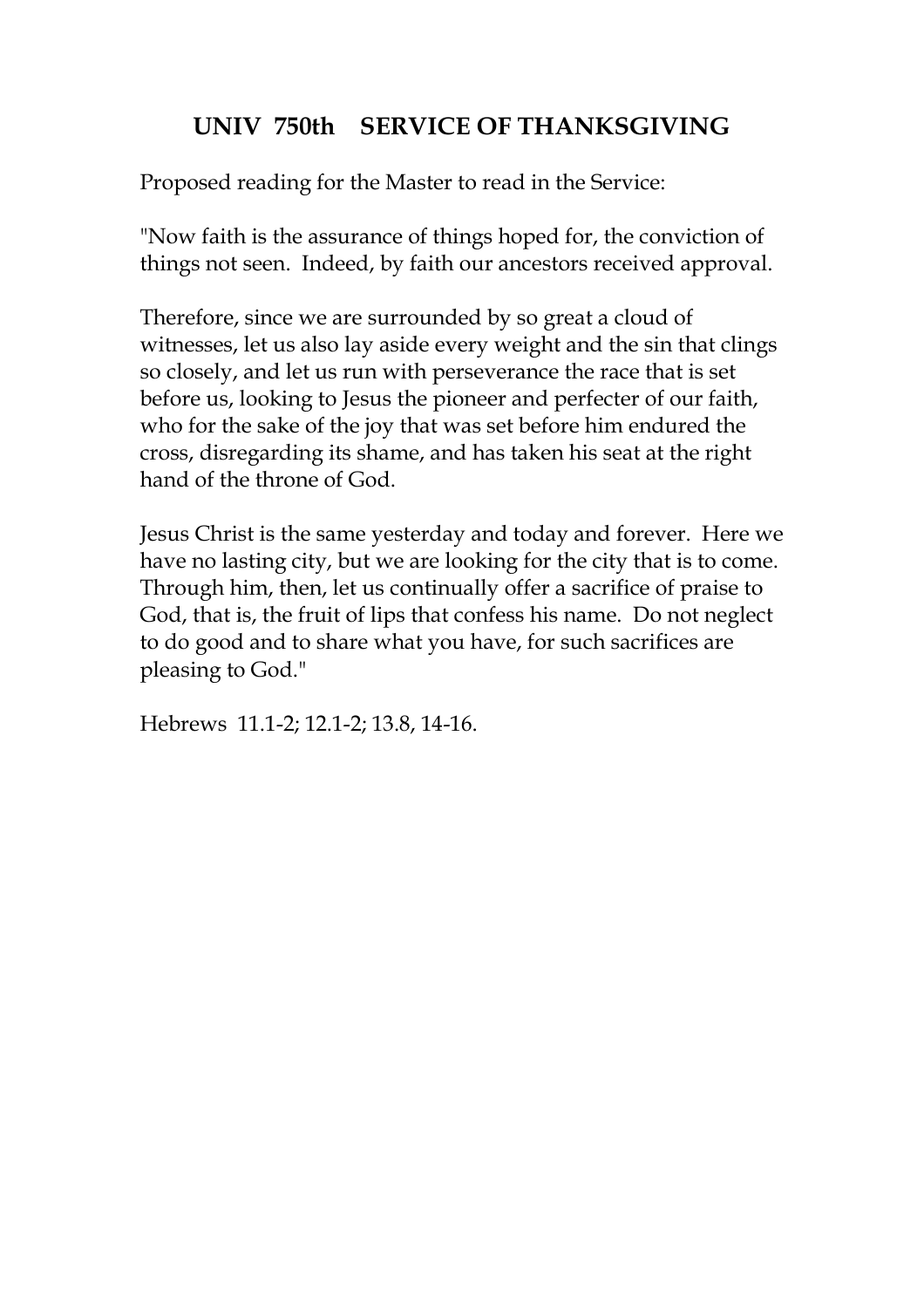*Univ.'s 750th Thanksgiving Service St Mary the Virgin, Oxford*

*Heb. 11.1-2; 12.1-2; 13.8, 14-16 21st May 1999*

# **YESTERDAY, TODAY, FOREVER.**

### **INTRODUCTION**

Today we give thanks to God as we celebrate Univ.'s past, present and future, the last 750 years, today's exciting developments and the challenges ahead, and we pray that the College may blend change with its own distinctive tradition. This mixture of past present and future is part of my experience of Univ., from undergrad days, through doing some of my doctoral research here and then returning regularly for the libraries and to write some of my books at the College. I see both changes and continuities, radical new departures, like finding girls in the College - legally! counterbalanced by some things staying forever the same - like certain Dons!

Staying the same during constant change is also at the heart of the Christian faith. God is the One who is changeless, yet who renews everything: thus, 'I the Lord do not change' (Mal. 3:6; see also James 1:17), but 'See, I make all things new.' (Rev. 21:5; cp. Isaiah 43:19).

The letter to the Hebrews grapples with continuity and change, God being forever the same, while he creates, develops and recreates everything anew. I grappled with it myself here some twenty-five years ago, getting a commentary on Hebrews out of Pusey House library to help. As the Master read, 'Jesus Christ is the same, yesterday, today and forever', and yet that eternal changelessness is set in this tremendous sense of looking back and straining forward. So let me take 'yesterday, today and forever' -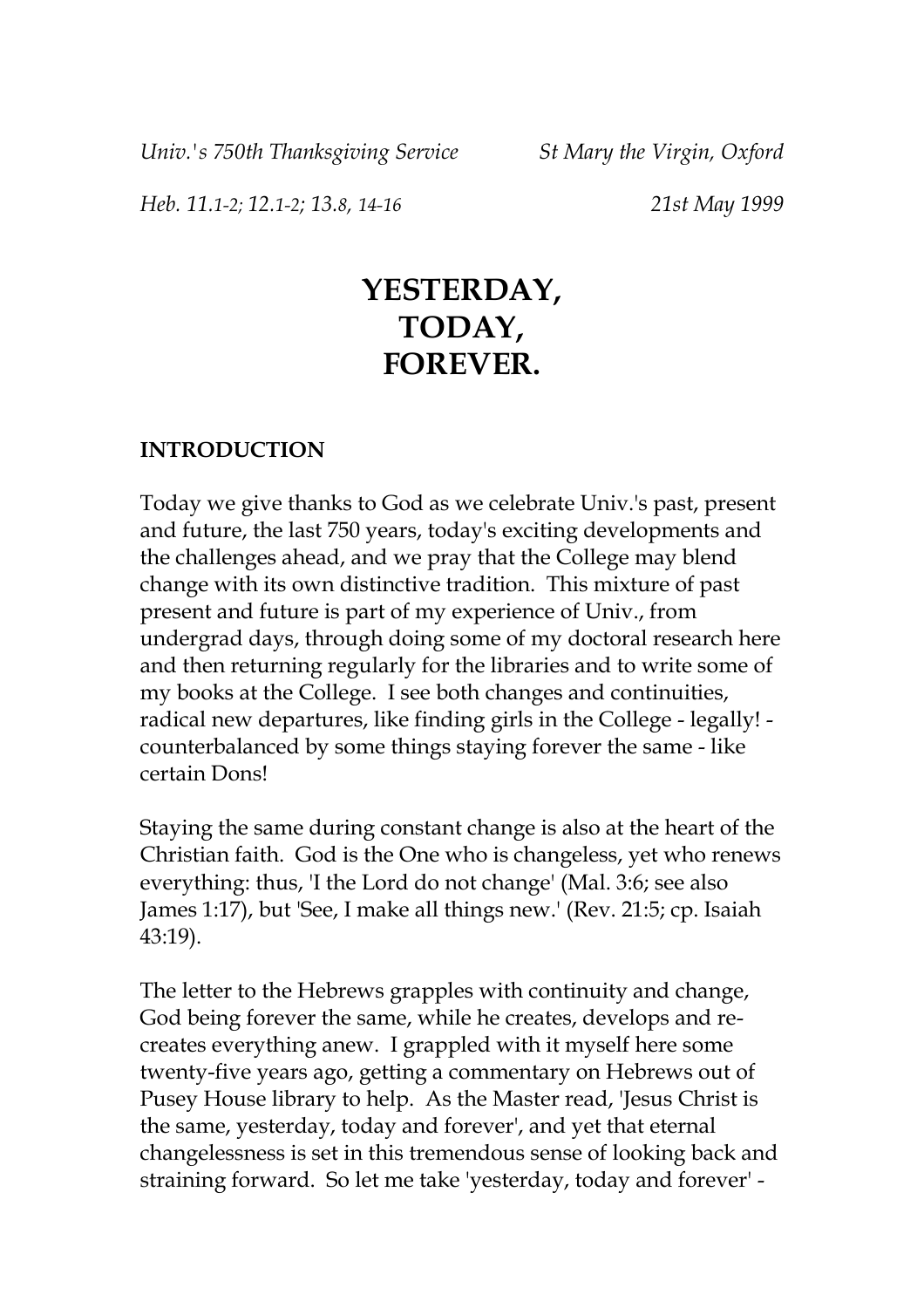and see how they apply both to the letter to the Hebrews and to Univ. at 750.

# **1 YESTERDAY**

### *Hebrews:*

'Jesus Christ is the same, yesterday' directs our attention backwards at first. Hebrews describes faith as 'the assurance of things hoped for'; 'our ancestors received approval' because of their faith, the way they trusted the promises of God - and Chapter 11 is a long list of the heroes of faith, from Noah, Abraham and Sarah through Moses and David, even including 'Rahab the harlot' (11.31) until the writer says 'time would fail me to tell' of countless men and women who kept the faith under persecution, desperate affliction and need. He appeals to them as 'so great a cloud of witnesses' (12.1), but it is a 'cloud of witnesses', not a crowd of spectators. They are not there to watch us as we run the race of faith; we honour them as those who have run before us and won the prize. We look to them, for encouragement, so we can emulate their example.

# *Univ.:*

And Univ., too, has its 'cloud of witnesses', who have run the race before us. The Bodleian exhibition, next on today's programme, is full of stories of 'yesterday', the last 750 years from the benefaction of William of Durham in 1249 of 310 marks to found the 'Great Hall of the University'. 'University' means turned in 'one direction', *uni-versus*, to read together (what *'Col-lege'* means), to study together the 'universe', all that God has created. Univ. has been turned to the Crown since at least the 1380's, with the legend of its foundation by Alfred, the 'scholar-king'. In 1592 Queen Elizabeth I went down the High with an oration at every College and responded readily 'with great affability in the Latin tongue', while Charles I's stay in Oxford during the civil war required Univ. to help fund his supporters! James II came in 1687 to view that rare statue of him in the Main Quad - and the Crown has been our Visitor since 1727, leading up to today's occasion.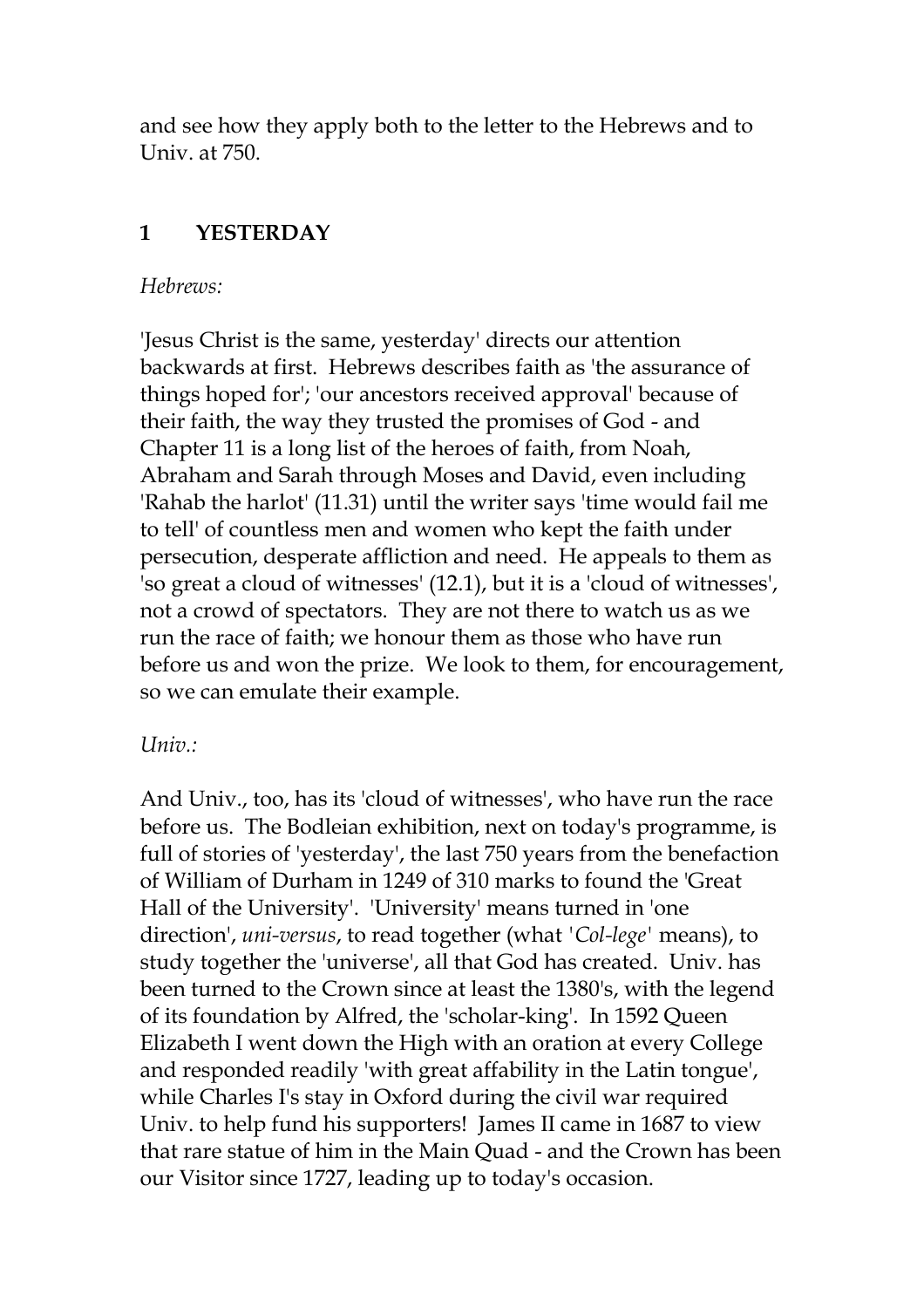Other witnesses include St Cuthbert, the College's patron saint and many have emulated him in becoming priests, bishops and even archbishops - like George Abbot, Archbishop of Canterbury from 1611 who regrettably is remembered for shooting one of his servants while hunting; I am glad to report that the Bishop of Oxford and I were at tea at Lambeth Palace last week, and there was no sign of George Carey following that example!

Our forbears encourage involvement in society. The 33 members of the University College Club of 1804 included 12 MPs, 3 Privy Councillors, 2 Cabinet members, 2 Lords Lieutenant, 3 Knights, 3 Baronets, 4 Peers and 4 Clergy. And now I find, like Hebrews, that 'time would fail me to tell' of the poet Shelley, sent down in 1811, or Prince Yusupov, assassin of Rasputin - or of incidents like when the whole College was sent down because of screwing up Dean Chavasse's door in 1880.

These, and many others, are our 'cloud of witnesses' to whom we look for inspiration, to emulate their scholarship and contributions to society - if not necessarily all their deeds!

# **2 TODAY**

# *Hebrews:*

Secondly, 'so great a cloud of witnesses', says Hebrews, inspires us today, to 'lay aside every weight and sin' which holds us back, to 'run with perseverance the race set before us' (12.1). The New Testament often uses athletic metaphors, of running the race, competing and winning prizes for the life of faith. Above and beyond all the witnesses, we are to look to Jesus, the same 'yesterday and today' (13.8), 'the pioneer and perfecter of our faith' (12.2) - the one who was to the first to run, marking out the path for us and also the one who is the finisher, who makes the race perfect through his sacrifice on the cross.

*Univ.:*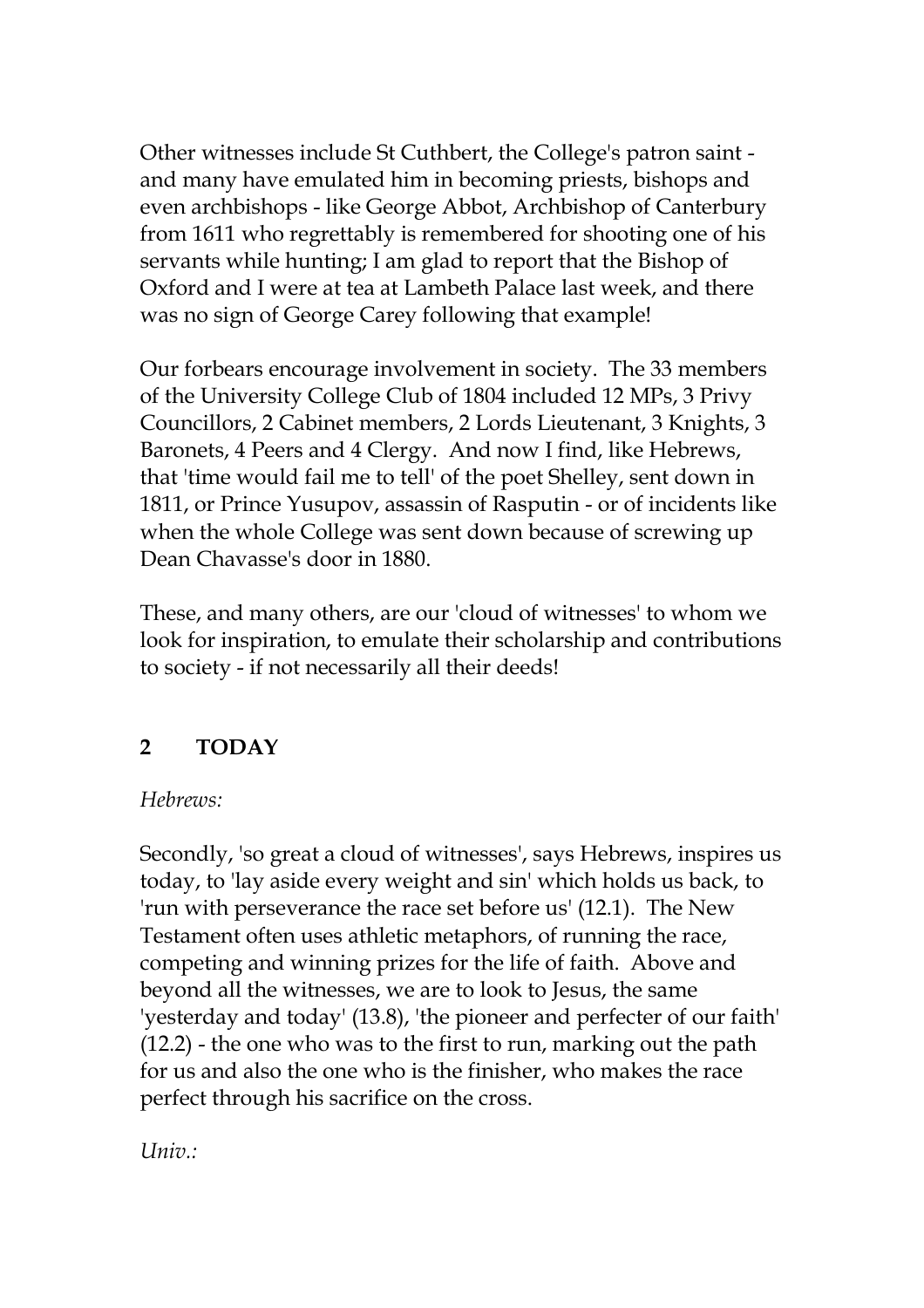And this mixture of struggle and competition, of winning prizes and making sacrifices is also true for Univ. today. The College's contributions to modern society include Clement Atlee and Harold Wilson at home, with Bob Hawke, former Prime Minister of Australia and President Clinton abroad. There is the welfare reform of Beveridge, the writings of C. S. Lewis and the expanding universe of Stephen Hawking. Even now, my contemporaries are making their contributions from the Prime Minister's staff to banking, from the church to the Bar, in business or the arts and media, across humanities and sciences alike.

The prizes for Higher Education have perhaps never been greater nor indeed the struggles and the competition. During my time, and since, Univ. has performed consistently well in the Norrington Table and on the river, academically and in sports - as befits a well rounded education. I am grateful for this approach in a College which both gave me my degree studies and awoke my faith in God, so that I strain to use what I learned in sacrifice for others. The struggle to maintain such quality and style of education is intense in today's highly competitive Higher Education sector, with its expanding numbers, and debates about costs and funding. What might it mean to look not only to 'the cloud of witnesses' of yesterday and today, but especially to the sacrifice of Jesus, the 'pioneer and perfecter' that the race may be run for his glory and the good of others?

# **3 FOREVER**

#### *Hebrews:*

The answer comes from Hebrews' third dimension, from yesterday and today, to the future where Jesus Christ is the same 'forever' (13.8). The temptation is to become complacent, to stop going forward and to settle down. So the metaphor moves from running races to journeying as the writer says that 'here we have no lasting city, but we are looking for the city that is to come' (13.14). On the way, we continue with sacrifice, offering both 'a sacrifice of praise to God' (13.15) and the practical sacrifice of 'doing good and sharing what you have' (13.16).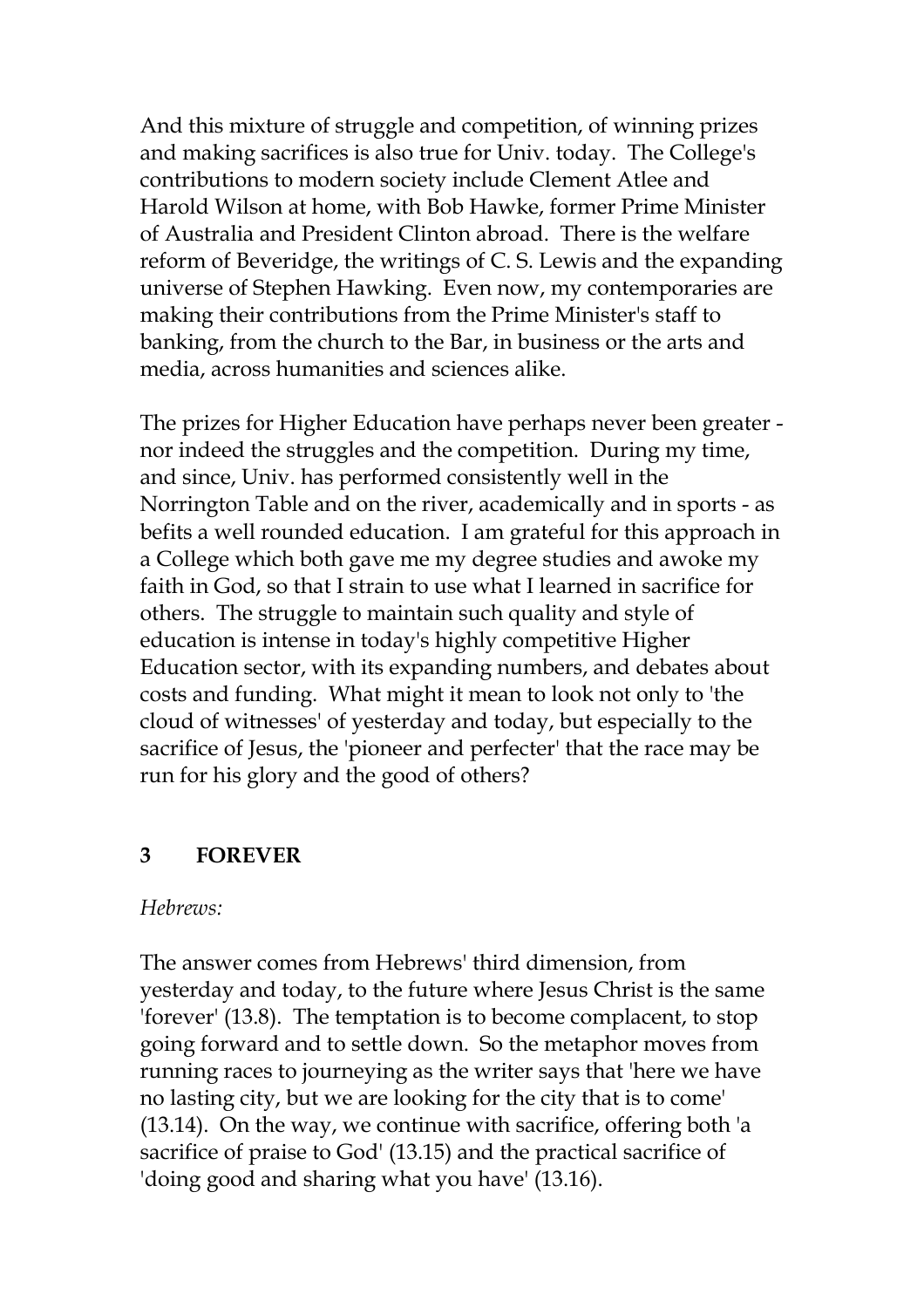#### *Univ.:*

So too for Univ.: impressive though a 750 year history may be, we cannot be complacent and settle down; we have to keep going, 'looking for the city that is to come', and making sacrifices. It can even feel like we are being crucified sometimes in universities today! It is good that the College wants to maintain its community life at about the same numbers, rather than join in the mass expansion of Higher Education. To do that and to maintain the vital tutorial system will be costly - which is why the College Appeal is so important. I am pleased about the large sums already raised for Fellowships and to endow others to provide this for the future. But I am also delighted that we are funding scholarships to enable access for students from *all* backgrounds, rich and poor, home and overseas. This is what Hebrews calls 'doing good and sharing what you have', a sacrifice 'pleasing to God'. As we look back at the cloud of witnesses from yesterday and the contributions of today, this tradition of public service, educating leaders in the service of city and community, for our country and the world, is vital. As we look forward to the turn of the Millennium, and on to Her Majesty's Golden Jubilee, the future calls us to emulate this life of sacrifice and service.

### **CONCLUSION**

Jesus Christ is the same, yesterday, today and forever. Sometimes, looking back at the last 750 years, looking around at life today, and forward to the challenges of tomorrow, Univ. also might feel always the same, while constantly changing. Yet 'here we have no lasting city' - all human institutions will eventually come to an end, even one as long-lived as Univ. So as we celebrate yesterday's cloud of witnesses, and our contributions to society today, we must look forward to Jesus as 'pioneer and perfecter', to emulate that life of sacrifice, putting our faith in the unchanging nature of God, who is always the same in his love and yet who makes all things new, who calls us through his good future to himself, to the 'city which is to come' where all will be 'col-leged',